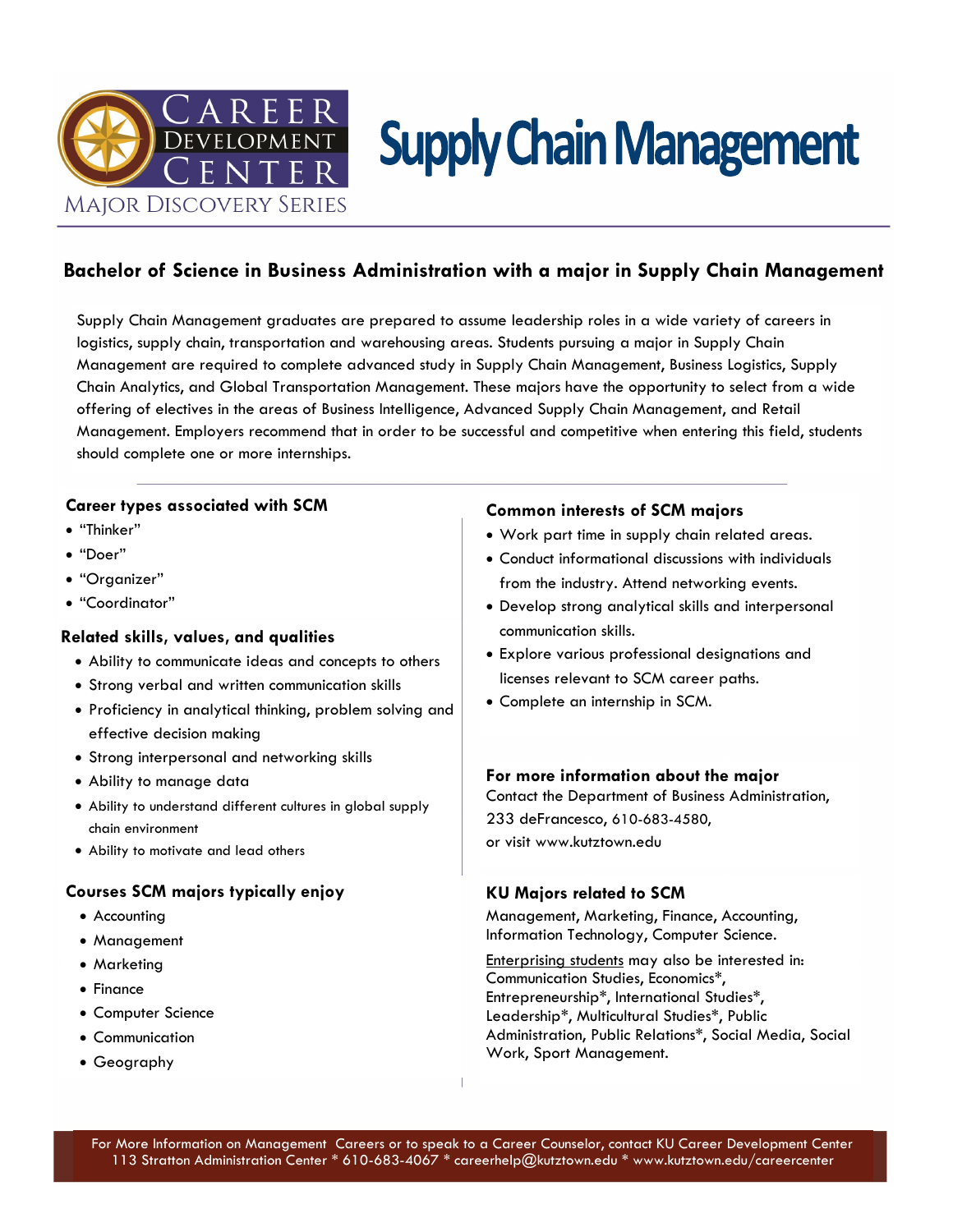## FOUR STEPS **TO SUCCESS**

#### 1 ST YEAR

EXPLORE >

- Enroll in the Career Exploration Certificate.
- Attend info sessions to learn about career development and personal branding.
- Take a career assessment to identify and confirm interests.
- Get involved in campus clubs and organizations.
- Develop basic workplace skills through students clubs, jobs, or volunteer work.
- Talk with professors, family, and friends about career ideas.
- Conduct informational interviews with professionals working in fields of interest.
- Develop a relationship with your professors and faculty

• Meet with CDC career

2<sup>ND</sup> YEAR

coach.

- Attend info sessions to learn about resume writing and externships.
- Confirm your choice of major and consider options for double major or minor.
- Research careers of interest.
- Complete a job shadowing (externship) experience.
- Seek meaningful employment or volunteer work in a field related to your major.
- Explore options for part-time work opportunity.
- Write a resume and have it reviewed by the CDC.
- Manage your online presence.

3RD YEAR

DISCOVER EXPERIENCE MAPLEMENT

- Enroll in the Career Success Certificate.
- Complete an internship and/ or undergraduate research.
- Attend info sessions about internships, interviewing, job search strategies, and grad school.
- Build a LinkedIn profile and continue to monitor your online  $\bullet$ presence.
- Complete a mock interview.
- Build skills through research projects, part-time employment, and volunteer work.
- Participate in employer panels, site visits & networking events.
- Attend internship & job fairs.
- Take on a leadership role in a student organization or work.
- Consider graduate school options and prepare for admissions tests.

### 4TH YEAR

- Attend your Senior Kick-off and other info sessions to prepare for job search/grad school.
- Update your resume and LinkedIn profile.
- Create cover letter drafts.
- Gain experience through internships and/or undergraduate research.
- Secure references for job/grad school applications.
- Create your "30 second" commercial.
- Meet with CDC to develop job search strategies.
- Research employers.
- Network with professionals through events and social media.
- Join a professional organization in your discipline.
- Attend the senior etiquette dinner.
- Participate in job fairs and on-campus interviewing.

### **Sample Career Titles**

Supply Chain Management majors can be found working in a wide variety of career fields. Here are just some career titles that may be of interest. Please note that some jobs may require further education and training.

- Account Executive
- Airport Manager
- Branch Manager-Any Industry
- Chief Executive Officer
- Chief Supply Chain Officer
- City Manager
- Commodity Industry Analyst
- Communications Officer
- Construction Supervisor
- Consultant
- Convention Manager
- Customer Success Specialist
- Department Store Manager
- Director, Logistics
- Director, Supply Chain Management
- Government Services Administrator
- Hospital Administrator
- Industrial Relations Director
- Information Systems Manager
- International Business Manager
- Inventory Controller
- Job Analyst
- Load Planner
- Logistics Manager
- Logistics Specialist
- Management Analyst
- Manufacturing Supervisor
- Market Information Specialist
- Occupational Analyst
- Operational Excellence Analyst
- Operations Manager
- Planner
- Procurement Specialist
- Procurement Management
- Production Superintendent
- Product Manager
- Public Utilities Manager
- Purchasing Agent
- Quality Control Auditor
- Real Estate Agent/Broker
- Report Analyst
- Retail Sales Manager
- Sales Manager
- Service Organization Manager
- Sourcing Manager
- Supply Chain Analyst
- Supply Chain Coordinator
- Supply Chain Manager
- System Coordinator
- Traffic Manager
- Training Manager
- Transportation Director
- Wholesale Sales Representative
- Warehouse Manager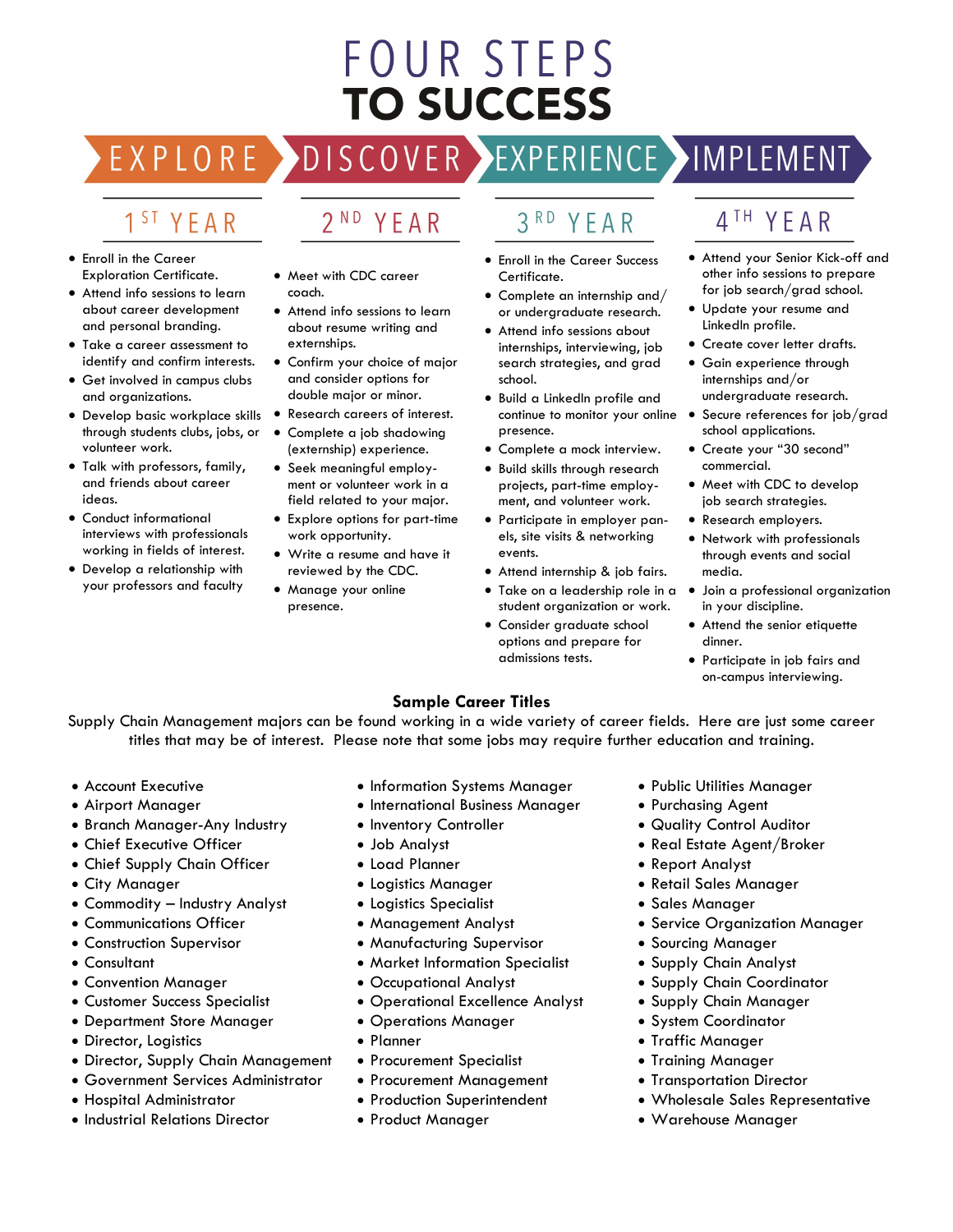### **Common Internship Sites and Employers**

Supply Chain Management majors often find internships and employment in the following fields/industries:

- Warehousing
- Transportation Company
- Federal/State Government
- Manufacturing
- Schools/Universities
- Health Care Industry
- Entertainment Industry
- Business Solution Companies
- Nonprofit Organizations
- Service Industries
- Consulting

# handshake

 Handshake is the primary online resource for preparing and connecting students and alumni with employers.

### **Useful Websites for Supply Chain Management Majors:**

Whether you are researching related career fields, applying for internships or jobs, or planning to join a professional association, these websites are for you!

| Industry/Employment Information                                          | <b>Professional Associations</b>                                            | <b>Related Area Employers</b>                                                                     |
|--------------------------------------------------------------------------|-----------------------------------------------------------------------------|---------------------------------------------------------------------------------------------------|
| <b>KU Small Business Development Center</b><br>www.kutztownsbdc.org      | Association for Supply Chain<br>Management<br>www.ascm.org                  | <b>DHL Supply Chain</b><br><b>DSC</b> Logistics<br>East Penn Manufacturing<br>J.B. Hunt Transport |
| <b>Executive and Management Job List</b><br>www.nationjob.com/management | <b>Council of Supply Chain Management</b><br>Professionals<br>www.cscmp.org | LeverX<br>Mondelez International<br>Penske Truck Leasing                                          |
| Marketing/Management Jobs                                                |                                                                             |                                                                                                   |
| www.marketingjobs.com                                                    | Institute for Supply Management<br>www.instituteforsupplymanagement.org     |                                                                                                   |
| LinkedIn Jobs                                                            |                                                                             |                                                                                                   |
| www.linkedin.com/jobs                                                    | Warehousing Education and Research<br>Council                               |                                                                                                   |
|                                                                          | www.werc.org                                                                |                                                                                                   |
|                                                                          | The Traffic Club of the Lehigh Valley<br>www.trafficcluboflv.org            |                                                                                                   |